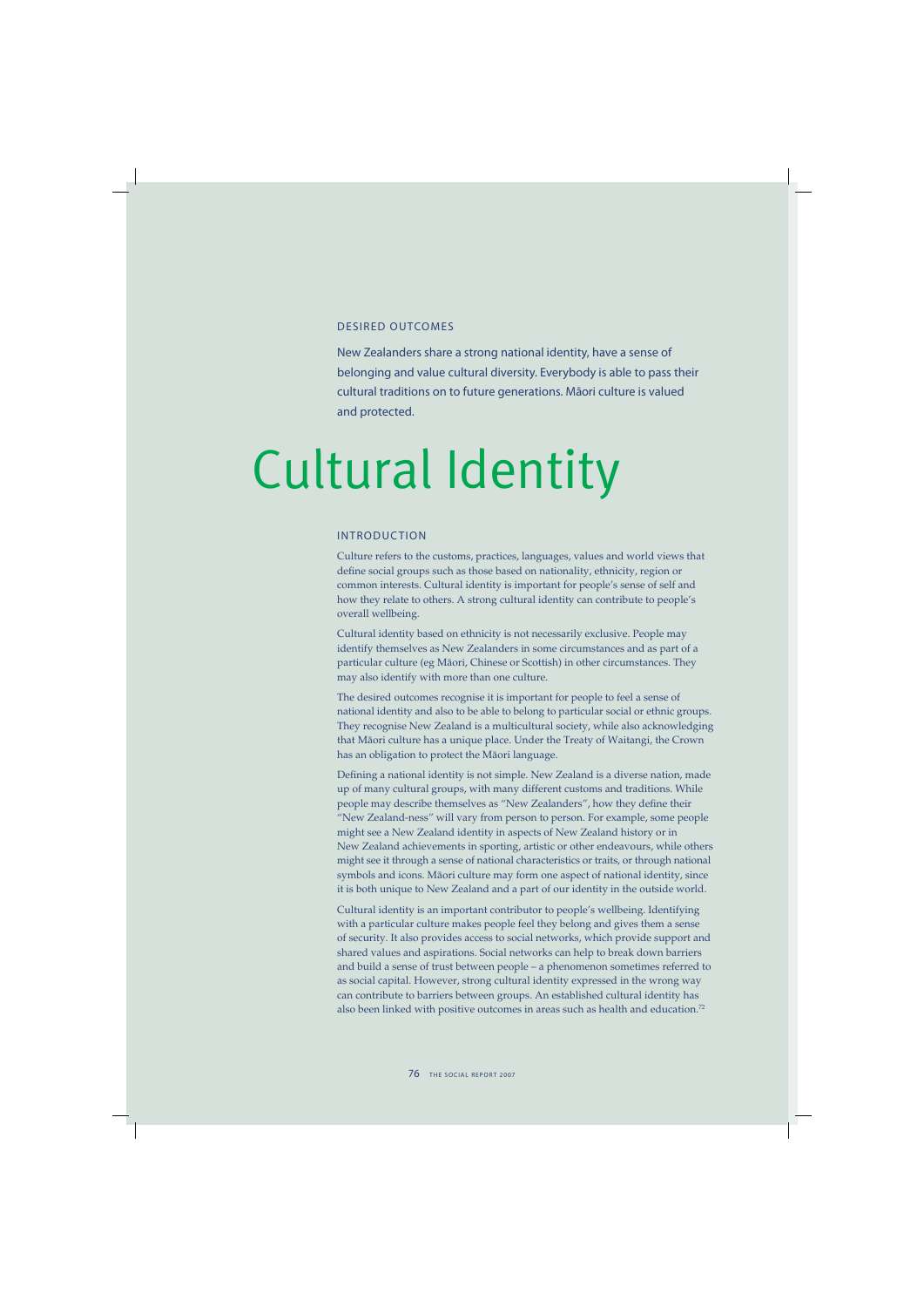Conversely, members of minority cultures can feel excluded from society if the majority of those in authority obstruct, or are intolerant of, their cultural practices. This happened to the Mäori language and culture through much of New Zealand's history.

Culture can also play a part in promoting social wellbeing in other ways. A strong national culture or identity, and strength in creative endeavours, can be a source of economic strength and higher material standards of living.

INDICATORS Three indicators are used in this report. They are local content programming on New Zealand television, people identifying as Mäori who can speak in Mäori, and the retention of their first language (other than English and Māori) by identified ethnic groups.

> While these indicators cannot provide an exhaustive picture of New Zealand's cultural identity, they do provide snapshots of the health of particular aspects of it. There is a strong focus on the health of Mäori culture.

The first indicator, the amount of New Zealand content programming on television, provides one way of measuring the strength of New Zealanders' sense of national identity.

The second indicator measures the current health of the Mäori language. Language is a central component of culture and a necessary skill for full participation in Mäori society.

The final indicator, the proportion of people who can speak the first language (other than English and Mäori) of their ethnic group, is an indicator of the degree to which people are able to retain their culture and traditions and to pass them on to subsequent generations.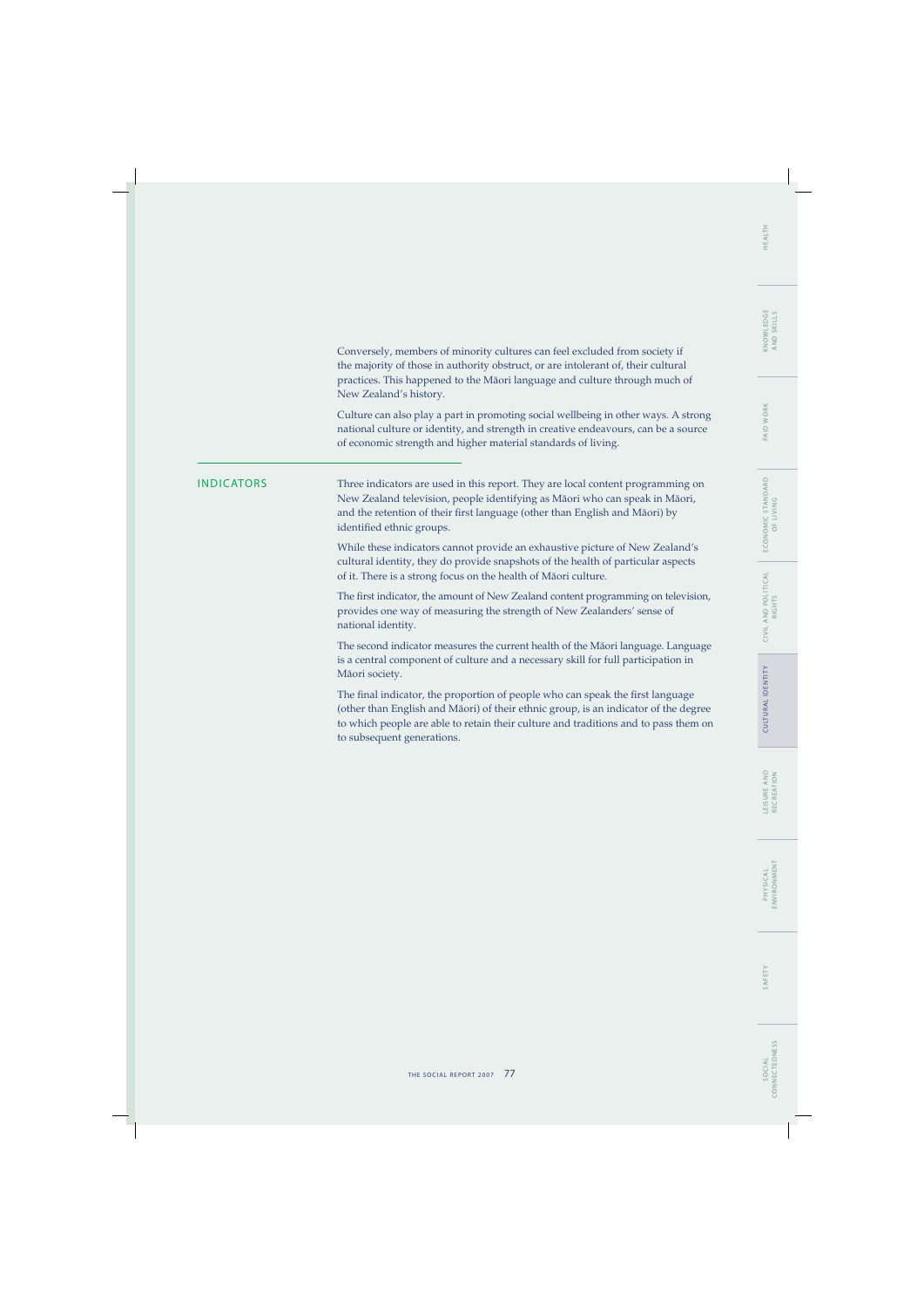## Local content programming on New Zealand television

## DEFINITION

The number of hours of local content screened on New Zealand television channels during prime time (6pm to 10pm), as a proportion of the total prime-time schedule.

Local content is generally defined as material that is both predominantly made in New Zealand and reflective of New Zealand's identity and culture. In 2005, the indicator included for the first time information from Māori Television and Prime Television, in addition to the core channels of TV One, TV2 and TV3. In 2006, it included information from C4 for the first time.

RELEVANCE Television is the dominant cultural medium for most New Zealanders. The 1998/1999 Time Use Survey indicated that New Zealanders spend almost two hours a day watching television or videos.<sup>73</sup> Ninety-eight percent of New Zealand households have at least one television set.74 For many people, television is a major source of news, information and entertainment and strongly influences their sense of local and national identity. A local content measure reflects the extent to which we see our culture reflected through this medium.

CURRENT LEVEL In 2006, local content on six national free-to-air television channels made up<br>AND TRENDS 43 percent of the prime-time schedule – higher than at any time over the per 43 percent of the prime-time schedule – higher than at any time over the period from 1988 to 2006. The proportion of local content on the three main free-to-air channels rose from 24 percent in 1988 to a peak of 42 percent in 1994, before dropping to 35 percent in 1995. It reached 42 percent again in 2003 and 2004. The fall to 38 percent in 2005 was mainly attributable to the inclusion of Prime Television which had a low level of local content. The subsequent addition of more local sport to Prime's schedule and to those of other free-to-air channels, along with the inclusion of C4's local entertainment programming, have been important factors behind the measured increase of local content programming in 2006.



### Figure CI1.1 **Proportion of local content on prime-time television, 1988–2006**

Notes: (1) Up to 2004, the figures are for prime-time (6pm-10pm) local content on TV One, TV2 and TV3 only (2) 2005 includes Prime Television and Māori Television (Māori Television figure derived by the Ministry of Social Development) (3) 2006 includes C4

Source: NZ On Air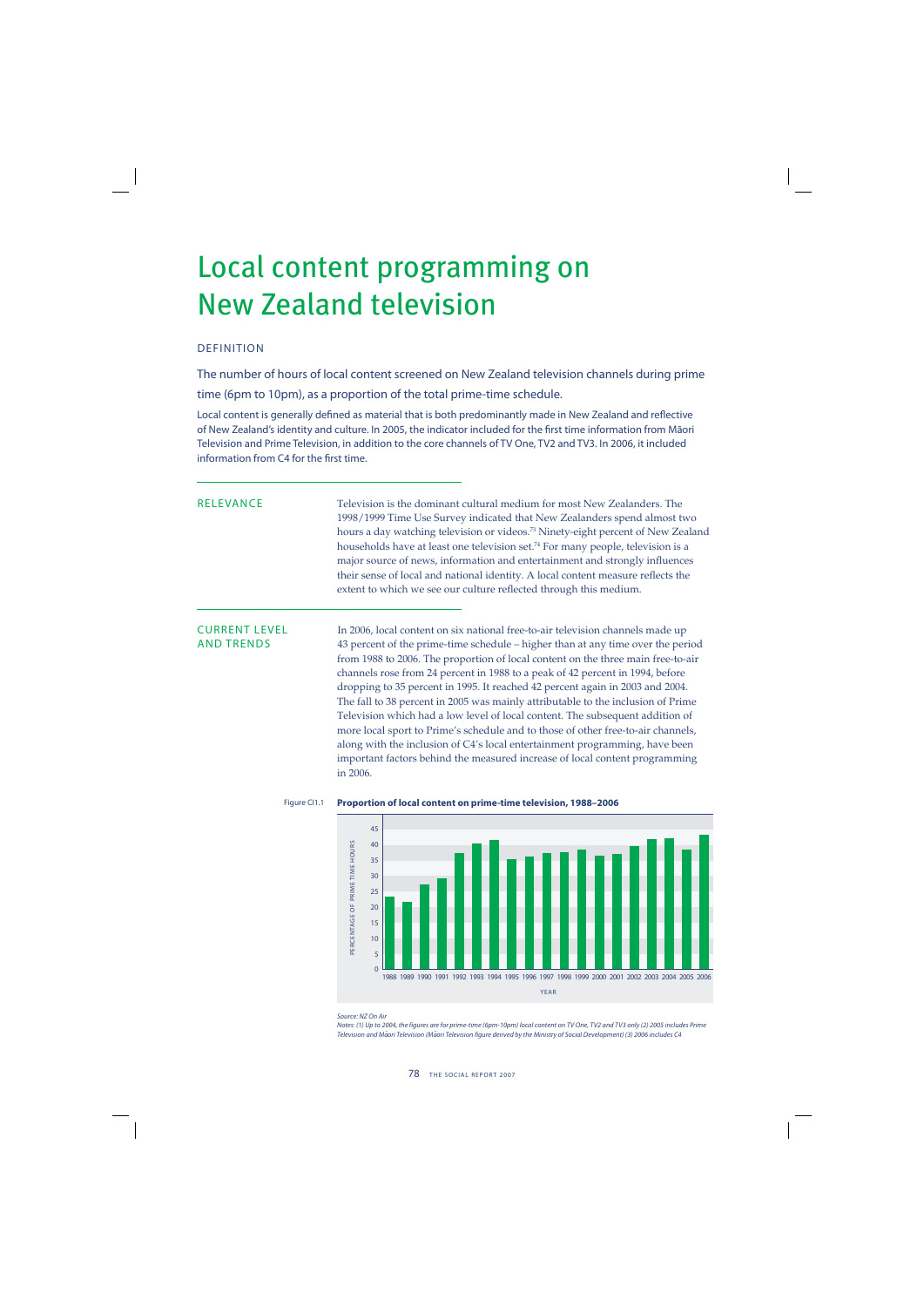The percentage of local content in prime-time transmission hours in 2006 differs across the channels: TV One 60 percent, TV2 22 percent, TV3 42 percent, Prime 15 percent, Mäori 62 percent, and C4 58 percent.

Four programme types accounted for over three-quarters of the local content hours in 2006: news and current affairs (27 percent), sports and entertainment (both 17 percent) and information programmes (15 percent). The figures for 2005 and 2006 include data from new channels. This must be taken into account when comparing recent results with earlier years.

### Table CI1.1 **Percentage share of total hours of local content by programme type, selected years, 1988–2006**

| <b>Programme type</b>    | 1988           | 1990  | 1995  | 2000           | 2001  | 2002  | 2003  | 2004  | 2005 | 2006         |
|--------------------------|----------------|-------|-------|----------------|-------|-------|-------|-------|------|--------------|
| News, current affairs    | 26             | 23    | 21    | 30             | 33    | 29    | 32    | 34    | 31   | 27           |
| Information              | 10             | 5     | 8     | 17             | 21    | 18    | 19    | 17    | 15   | 15           |
| <b>Sports</b>            | 24             | 39    | 31    | 20             | 13    | 18    | 14    | 14    | 11   | 17           |
| Entertainment            | 14             | 12    | 9     | 7              | 9     | 10    | 8     | 9     | 13   | 17           |
| Children's               | 15             | 13    | 15    | 10             | 8     | 8     | 10    | 8     | 8    | 8            |
| Drama/comedy             | $\overline{2}$ | 1     | 7     | 6              | 6     | 6     | 6     | 6     | 5    | 6            |
| Māori                    | 6              | 3     | 3     | 6              | 6     | 5     | 6     | 6     | 9    | 4            |
| <b>Documentaries</b>     | $\overline{2}$ | 3     | 5     | $\overline{4}$ | 4     | 5     | 5     | 6     | 7    | 6            |
| <b>Total New Zealand</b> |                |       |       |                |       |       |       |       |      |              |
| content hours            | 2,112          | 4,249 | 5,018 | 6,185          | 6,190 | 7.201 | 6,526 | 6,423 |      | 9,306 10,255 |
| Source: NZ On Air        |                |       |       |                |       |       |       |       |      |              |

Notes: (1) Information on types of local programmes in prime-time hours was not published before 2005 (2) These figures relate to a 24-hour period up to 2002; from 2003 onwards, figures relate to 18 hours (6am to midnight) (3) Up to 2004, the figures are for TV One, TV2 and TV3 only; 2005 includes Prime Television and Māori Television (Māori Television figure derived by the Ministry of Social Development); 2006 includes C4

INTERNATIONAL International comparisons are difficult due to inconsistencies in measurement COMPARISON approaches by different countries. However, in 1999, local content accounted for 24 percent of total transmission time in New Zealand, a smaller proportion than in 10 other surveyed countries. This was compared to the United States (90 percent), the United Kingdom (BBC only, 78 percent), Canada (60 percent), Norway (56 percent), Finland (55 percent), Australia (which mandates a local content transmission quota of 55 percent on all free-to-air commercial networks) and Ireland (RTE only, 41 percent).75 Note this is a measure of total air-time programming, rather than prime-time programming, which is the measure this indicator is based on.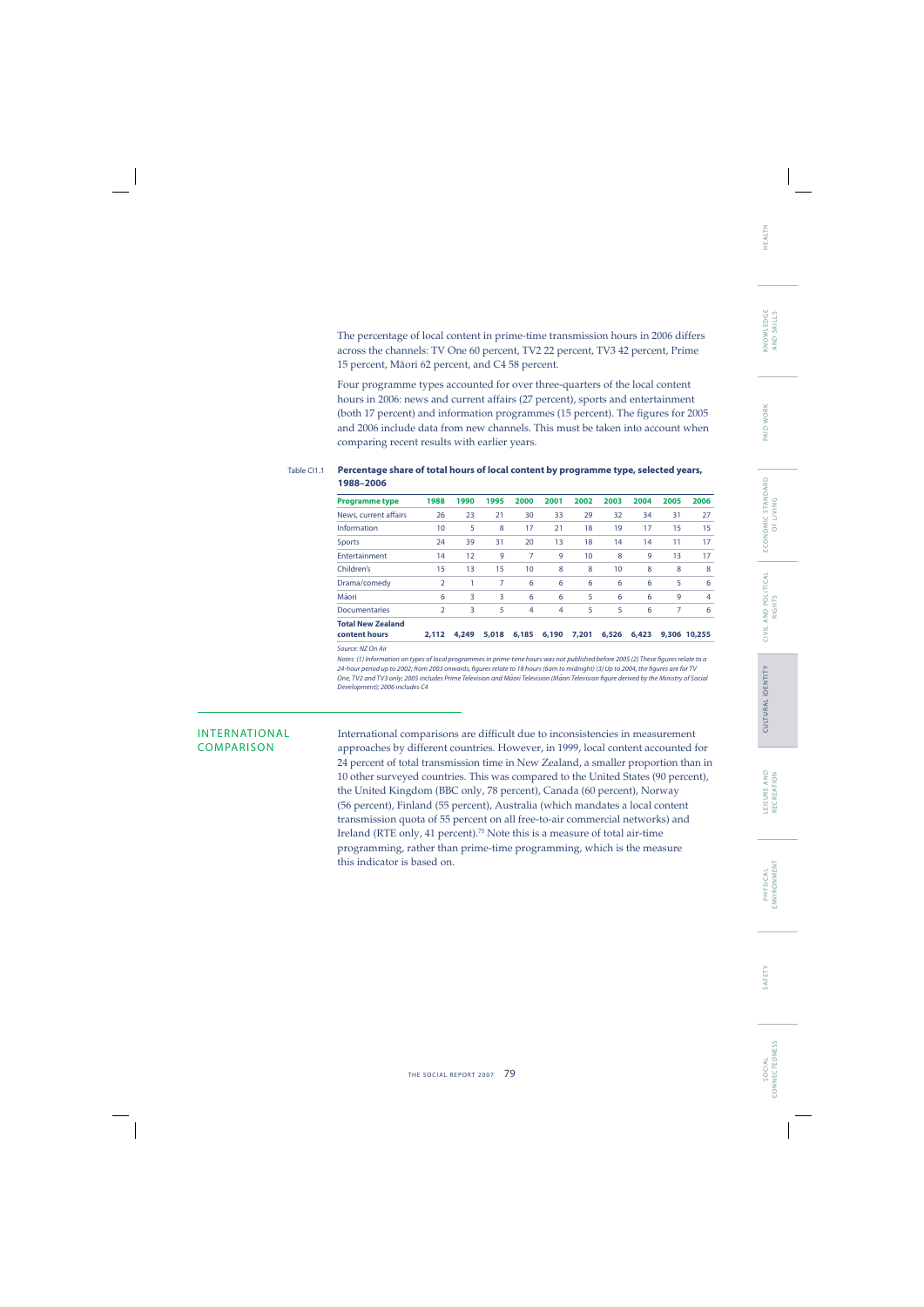# Māori language speakers

## DEFINITION

The number of Māori who reported in the five-yearly population census they could hold a conversation about everyday things in the Māori language (te reo Māori), as a proportion of the Māori population.<sup>76</sup>

| <b>RELEVANCE</b>                          |              | Māori language is a central component of Māori culture, and an important aspect<br>of participation and identity. It also forms part of the broader cultural identity<br>and heritage of New Zealand. In 1987, the Māori language was recognised as an<br>official New Zealand language.                                                                                                                                                                                                                                                                                                                                                                                                                                                                                                                                                                                                                                        |
|-------------------------------------------|--------------|---------------------------------------------------------------------------------------------------------------------------------------------------------------------------------------------------------------------------------------------------------------------------------------------------------------------------------------------------------------------------------------------------------------------------------------------------------------------------------------------------------------------------------------------------------------------------------------------------------------------------------------------------------------------------------------------------------------------------------------------------------------------------------------------------------------------------------------------------------------------------------------------------------------------------------|
| <b>CURRENT LEVEL</b><br><b>AND TRENDS</b> |              | Almost one-quarter of all Māori (24 percent, or 131,600 people) reported in the<br>2006 Census they could hold a conversation in Māori about everyday things.<br>Of the 157,100 people (or 4 percent of the total New Zealand population) who<br>could speak Māori in 2006, 84 percent were Māori.                                                                                                                                                                                                                                                                                                                                                                                                                                                                                                                                                                                                                              |
|                                           |              | The proportion of Māori who were fluent Māori speakers declined markedly<br>over the last century, particularly following the rapid urbanisation of the Māori<br>population in the 1950s and 1960s. The first national Māori language survey in<br>1973 estimated the proportion of fluent speakers had fallen to 18 percent. By the<br>1996 Census, the proportion of Māori who could hold a conversation in te reo<br>Māori had risen to 25 percent and was still at that level in 2001. Although around<br>1,100 more Māori could speak Māori in 2006 than in 2001, the Māori population<br>had grown by a greater number (39,000 people) and so the proportion of Māori<br>language speakers recorded in the census declined slightly, from 25 percent in<br>2001 to 24 percent in 2006.                                                                                                                                    |
|                                           |              | Information is also available from the two surveys on the health of the Māori<br>language, conducted in 2001 and 2006. These show that the proportion of Māori<br>aged 15 years and over with some level of speaking proficiency increased from<br>42 percent in 2001 to 51 percent in 2006. The increase was greatest at the higher<br>proficiency levels, particularly among younger adults. In 2006, 14 percent of all<br>Māori adults could speak Māori "well" or "very well", up from 9 percent in 2001.<br>The proportion of younger adults (those aged 15-24 years and 25-34 years) with<br>a high proficiency more than doubled. The data is not directly comparable with<br>census data because of differences in the way the information is collected and<br>because the survey is designed to measure proficiency in te reo, rather than<br>simply asking whether people can converse in the language. <sup>77</sup> |
|                                           | Figure Cl2.1 | Proportion of Māori speakers in the Māori population, by age, 2001 and 2006                                                                                                                                                                                                                                                                                                                                                                                                                                                                                                                                                                                                                                                                                                                                                                                                                                                     |



Source: Statistics New Zealand, 2001 and 2006 Censuses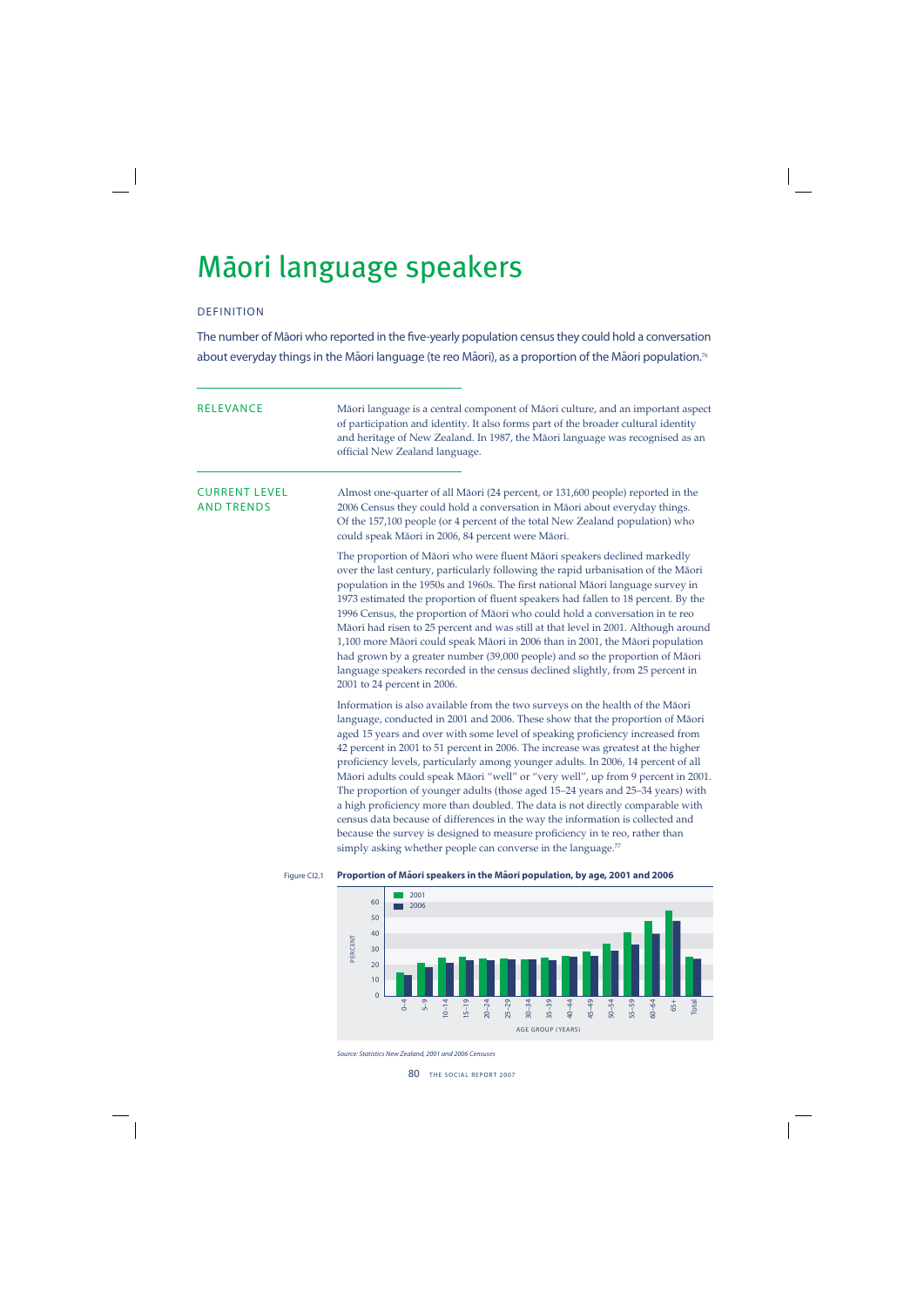## PAID WORK

ECONOMIC STANDARD E CO N O M I C S TA N DA R D OF LIVING OF LIVING

AGE DIFFERENCES Older Mäori are considerably more likely than younger Mäori to be able to converse about everyday things in Mäori. In the 2006 Census, almost half (49 percent) of Mäori aged 65 years and over and more than one-third (36 percent) of Mäori aged 55–64 years reported being able to converse in the Mäori language, compared with less than one-fifth (18 percent) of Māori aged under 15 years.

> The decline of te reo speakers recorded in the census between 2001 and 2006 occurred among young and older Mäori but was most pronounced at ages 55–64 years.

### Table CI2.1 Proportion (%) of Maori speakers in the Maori population, by age group and sex, **2001 and 2006**

|                | <b>Under 15</b> | $15 - 24$ | $25 - 44$ | $45 - 54$ | $55 - 64$ | $65+$ | <b>Total</b> |
|----------------|-----------------|-----------|-----------|-----------|-----------|-------|--------------|
| <b>Males</b>   |                 |           |           |           |           |       |              |
| 2001           | 18.9            | 22.9      | 24.5      | 31.7      | 45.2      | 55.3  | 24.6         |
| 2006           | 17.2            | 21.5      | 23.7      | 28.0      | 37.8      | 49.6  | 23.1         |
| <b>Females</b> |                 |           |           |           |           |       |              |
| 2001           | 21.2            | 26.0      | 23.7      | 29.2      | 42.5      | 53.5  | 25.7         |
| 2006           | 18.9            | 24.5      | 24.0      | 27.1      | 34.3      | 47.9  | 24.4         |
| <b>Total</b>   |                 |           |           |           |           |       |              |
| 2001           | 20.0            | 24.5      | 24.1      | 30.4      | 43.8      | 54.3  | 25.2         |
| 2006           | 18.1            | 23.0      | 23.9      | 27.5      | 36.0      | 48.7  | 23.7         |
| $\sim$         | $-1$ $-1$ $-2$  | .         |           |           |           |       |              |

Source: Statistics New Zealand, 2001 and 2006 Censuses

## SEX DIFFERENCES Sex differences in the proportion of Māori language speakers among Māori were also apparent, with females being slightly more likely to be able to converse in Mäori than males. However, the difference varied by age. From age 45 years onwards, Mäori males were more likely than Mäori females to speak Mäori. For those younger than 25 years, a higher proportion of females than males could speak Mäori.

ETHNIC DIFFERENCES After Māori, Pacific peoples had the highest proportion who could speak Māori (4 percent), followed by Europeans (1.6 percent), the Other ethnic group (1.1 percent) and Asians (0.5 percent).78 In contrast to Mäori, the ability to speak te reo Mäori was higher at younger ages than at older ages in these ethnic groups.

REGIONAL DIFFERENCES Mäori who live in areas with a high proportion of Mäori residents are the most likely to be Mäori language speakers. In 2006, the regions with the highest proportions of people with conversational Mäori skills were Gisborne (32 percent), the Bay of Plenty (31 percent), Northland (28 percent), and Waikato and Hawke's Bay (each 26 percent).

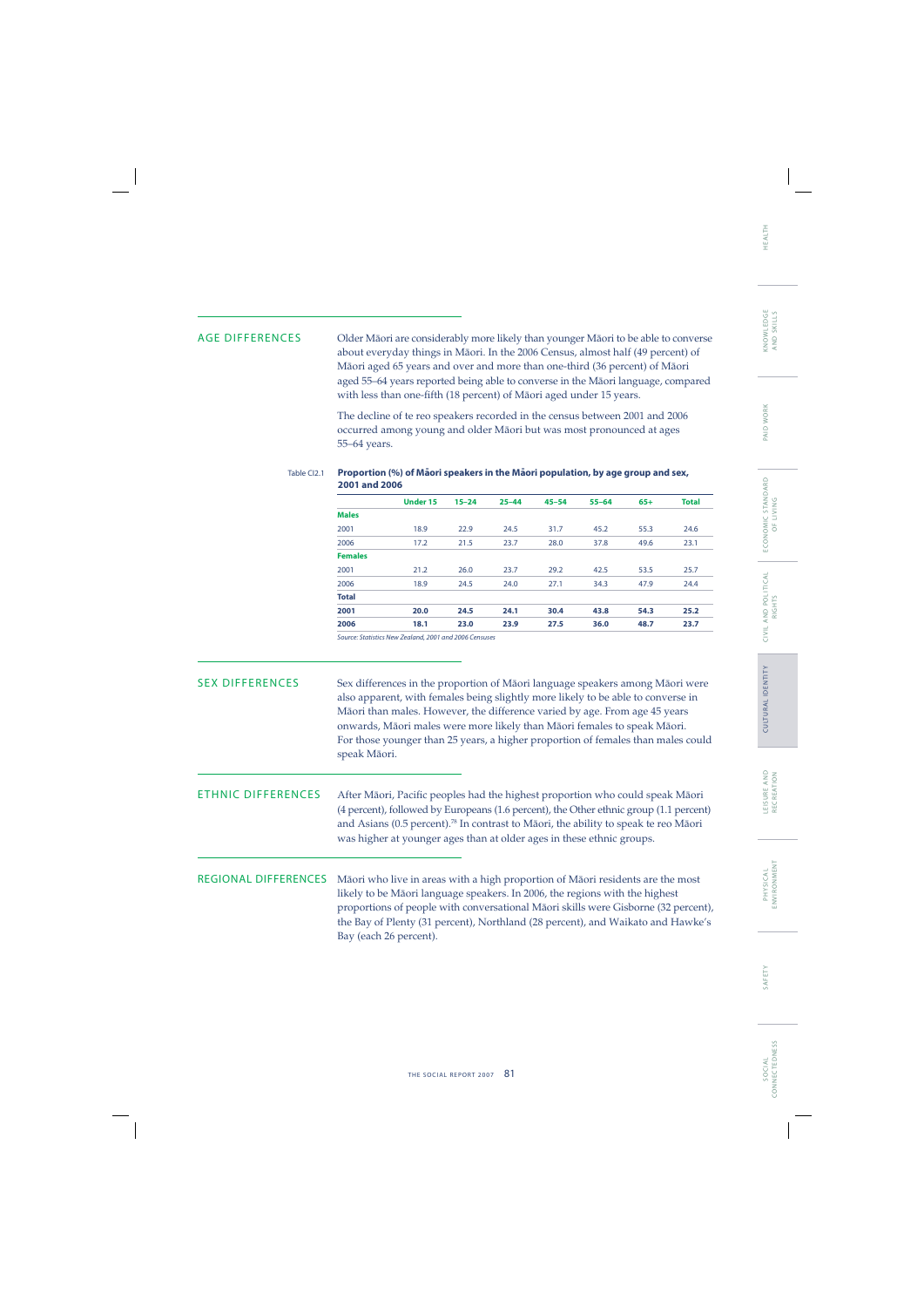## Language retention

## DEFINITION

The proportion of people who can speak the "first language" (excluding English) of their ethnic group, for ethnic groups (other than Māori) with an established resident population in New Zealand, as recorded in the 2001 Census.

The ability to speak a language is defined as being able to hold an everyday conversation in that language. First language refers to an indigenous language associated with a given ethnicity, as opposed to the first language of a person. Sign language is not treated as a first language for the purposes of this indicator.

RELEVANCE The ability to speak the language of one's identified ethnicity is an indicator of the ability to retain and pass on one's culture and traditions to future generations. Language is a central component of cultural identity.

CURRENT LEVEL In 2001, the proportion of people who could hold an everyday conversation in the first language of their ethnic group varied widely between ethnic groups, from 17 percent of Cook Islands Mäori to 81 percent of Koreans. For all ethnic groups, those who were born in New Zealand were less likely to be able to speak the first language than those who were born overseas.





Source: Statistics New Zealand (2004a)